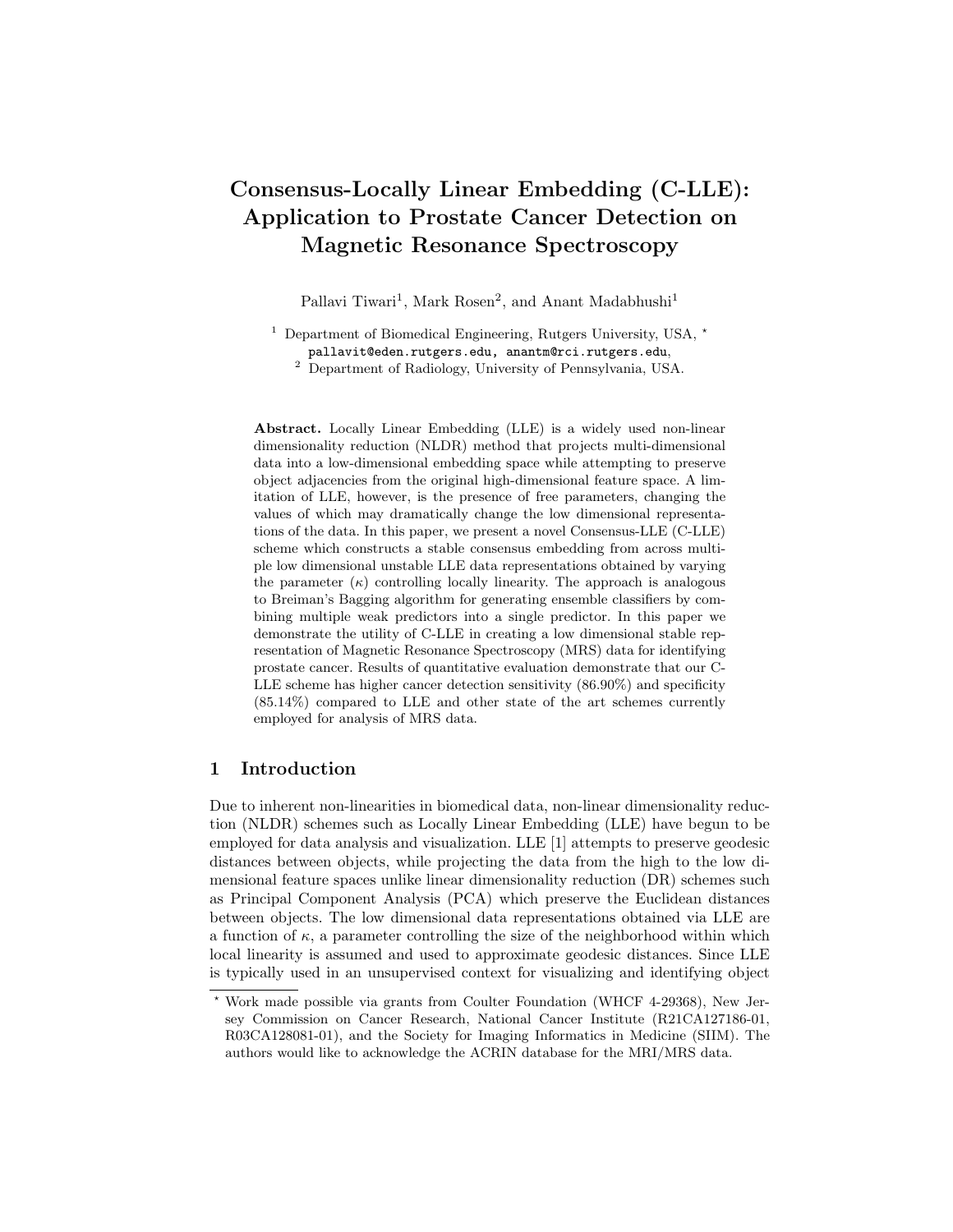clusters, a priori, the optimal value of  $\kappa$  is not-obvious. In [1], Roweis and Saul suggest that varying  $\kappa$  over a wide range of values, still yields stable, consistent low dimensional embeddings for dense synthetic datasets. Our own experiments on real biomedical data, suggest otherwise [2]. Further, for sparsely populated datasets, the most common failure of LLE is to map faraway points to adjacent locations in the embedding space depending on the choice of  $\kappa$  [1].

Automatically estimating  $\kappa$  is largely an open problem, though some researchers have attempted to adaptively determine a globally optimal  $\kappa$  value [3], [4]. However, these experiments were limited to dense synthetic datasets. We argue that in general no single global optimal value of  $\kappa$  can be applied to learning the low dimensional manifold over the entire data space. We further contend that different values of  $\kappa$ are required in different regions of the data space to optimally reconstruct locally linear neighborhood.

In this paper, we present a novel Consensus-LLE (C-LLE) algorithm for creating a stable low dimensional representation of the data, in a manner analogous to building classifier ensembles such as Breiman's Bagging scheme [5]. Instead of attempting to estimate a single globally optimal  $\kappa$  value as in [3], [4] to be applied to the entire dataset, our scheme aims to estimate the true pairwise object adjacency  $\mathcal{D}(c,d)$  in the low dimensional embedding between two objects  $c,d \in C$ . We formulate the problem of estimating object distances  $\mathcal{D}(c,d)$  as a Maximum Likelihood Estimation problem (MLE) from multiple approximations  $\mathcal{D}_{\kappa}(c,d)$  obtained by varying  $\kappa$ , which we assume are unstable and uncorrelated. Our scheme thus differs from related work in two fundamental ways: (a) C-LLE attempts to reconstruct the true low dimensional data manifold by learning pairwise object distance across the entire data space and avoids the  $\kappa$  estimation problem, and (b) C-LLE learns the low dimensional manifold in a locally adaptive fashion, compared to [3], [4] that attempt to learn an optimal  $\kappa$  value which is then uniformly applied to learning the manifold across the entire data space.

Prostate MRS is a non-invasive imaging technique used to detect changes in the concentration of the specific metabolites (choline, creatine and citrate) which have been shown to be representative of prostate cancer (CaP). Peak detection algorithms to automatically determine metabolite peaks have been found to be sensitive to presence of noise and other biomedical signal artifacts. In [6] we presented a novel hierarchical clustering algorithm employing NLDR to automatically distinguish between normal and diseased spectra within the prostate. In this paper, we apply the newly developed C-LLE algorithm to distinguishing between benign and cancerous MR spectra on a total of 18 studies and compare C-LLE's performance with LLE and 3 other state of the art MRS analysis methods. A secondary contribution of this work is the use of Independent Component Analysis (ICA) to (a) automatically determine search ranges within which to perform peak detection, and (b) validating the clusters obtained via C-LLE.

# 2 Consensus-Locally Linear Embedding (C-LLE)

#### 2.1 Issues with LLE

The objective behind LLE is to non-linearly map objects  $c, d \in C$  that are adjacent in the M dimensional ambient space  $(F(c), F(d))$  to adjacent locations in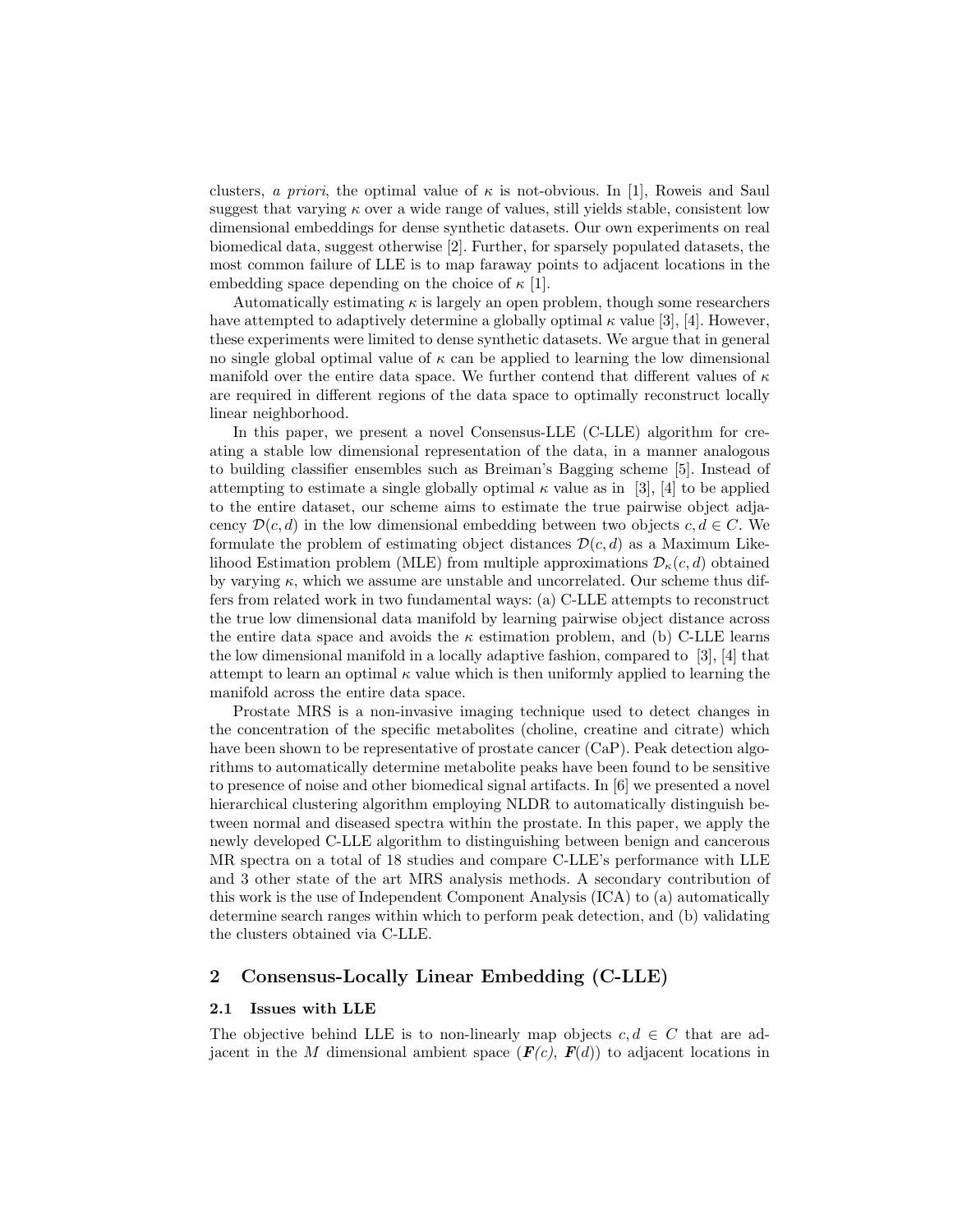the low dimensional embedding  $(S(c),S(d))$ , where  $(S(c),S(d))$  represent the mdimensional dominant eigen vectors corresponding to  $c, d \ (m << M)$ . If d is in the  $\kappa$  neighborhood of  $c \in C$ , then  $c, d \in C$  are assumed to be linearly related. LLE attempts to non-linearly project each  $F(c)$  to  $S(c)$  so that the  $\kappa$  neighborhood of  $c \in C$  is preserved. LLE is sensitive to the choice of  $\kappa$  since different values of  $\kappa$  will result in different low dimensional data representations.

#### 2.2 Relationship between C-LLE and Bagging Classifiers

The aim behind constructing ensemble classifiers such as Bagging [5] is to reduce the variance and bias across weak classifiers. In Bagging [5], for an input object  $c \in C$ , a sequence of weak predictors  $\phi(c, \mathcal{S}_k)$  are generated from K bootstrapped training sets  $S_k$  where  $1 \leq k \leq K$ . A strong Bagged classifier  $\phi^{Bag}(c)$  is obtained by averaging or voting over the multiple weak classifiers  $\phi(c, \mathcal{S}_k)$ ,  $k \in \{1, \dots, K\}$ . An analogous idea is used for C-LLE whereby we combine several weak embeddings,  $S_{\kappa}(c)$  across different values of  $\kappa \in \{1,...K\}$  to obtain a comprehensive stable low dimensional data embedding, with lower variance and bias compared to individual weak embeddings. Our hypothesis is that for any  $c, d \in C$ , the pairwise object distance in the low dimensional space is faithfully represented in the stable consensus embedding  $\hat{S}(c)$ , for  $c \in C$ .

## 2.3 Maximum Likelihood Estimation (MLE) of Object Adjacency

The spirit behind C-LLE is the direct determination of pairwise object adjacencies in the low dimensional embedding space as opposed to  $\kappa$  estimation. For each c, d the aim is to find the true distance  $\hat{\mathcal{D}}^{\psi}(c,d)$  between  $c,d \in C$  in some lower dimensional embedding space, where  $\psi$  is an appropriately defined distance metric. Given multiple lower dimensional embeddings, the distance between  $c, d$  can be expressed as a distribution  $\mathcal{D}_{\kappa}(c,d)$  where for brevity the metric notation has been dropped. The problem of determining  $\mathcal{D}(c,d)$  can be posed as a MLE problem. Thus we can rewrite this problem as,

$$
p(\varphi_{\mathcal{D}}|\hat{\mathcal{D}}) = \prod_{\kappa=1}^{K} p(\mathcal{D}_{\kappa}|\hat{\mathcal{D}}); \forall c, d \in C,
$$
\n(1)

where  $\varphi_{\mathcal{D}}$  is a set of low dimensional distance estimates between  $c, d \in C$ , and based on the assumption that the lower dimensional embeddings obtained for  $\kappa \in \{1,...K\}$ are independent. We endeavor to find the MLE of  $\mathcal{D}, \mathcal{D}$  that maximizes ln  $p(\varphi_D|\mathcal{D})$ for  $c, d \in C$ . Intuitively this corresponds to computing the peak (mode) of the distribution  $p(\varphi_{\mathcal{D}}|\mathcal{D})$ .

#### 2.4 Algorithm for C-LLE

Step 1. Multiple lower dimensional embeddings are generated by varying  $\kappa \in \{1,..K\}$  using LLE. Each embedding  $S_{\kappa}(c)$  will hence represent adjacencies between objects  $c_i, c_j \in C, i, j \in \{1, \ldots |C|\}$ , where  $|C|$  is the cardinality of C. Thus  $||S_{\kappa}(c_i) - S_{\kappa}(c_j)||_{\psi}$  will vary as a function of  $\kappa$ .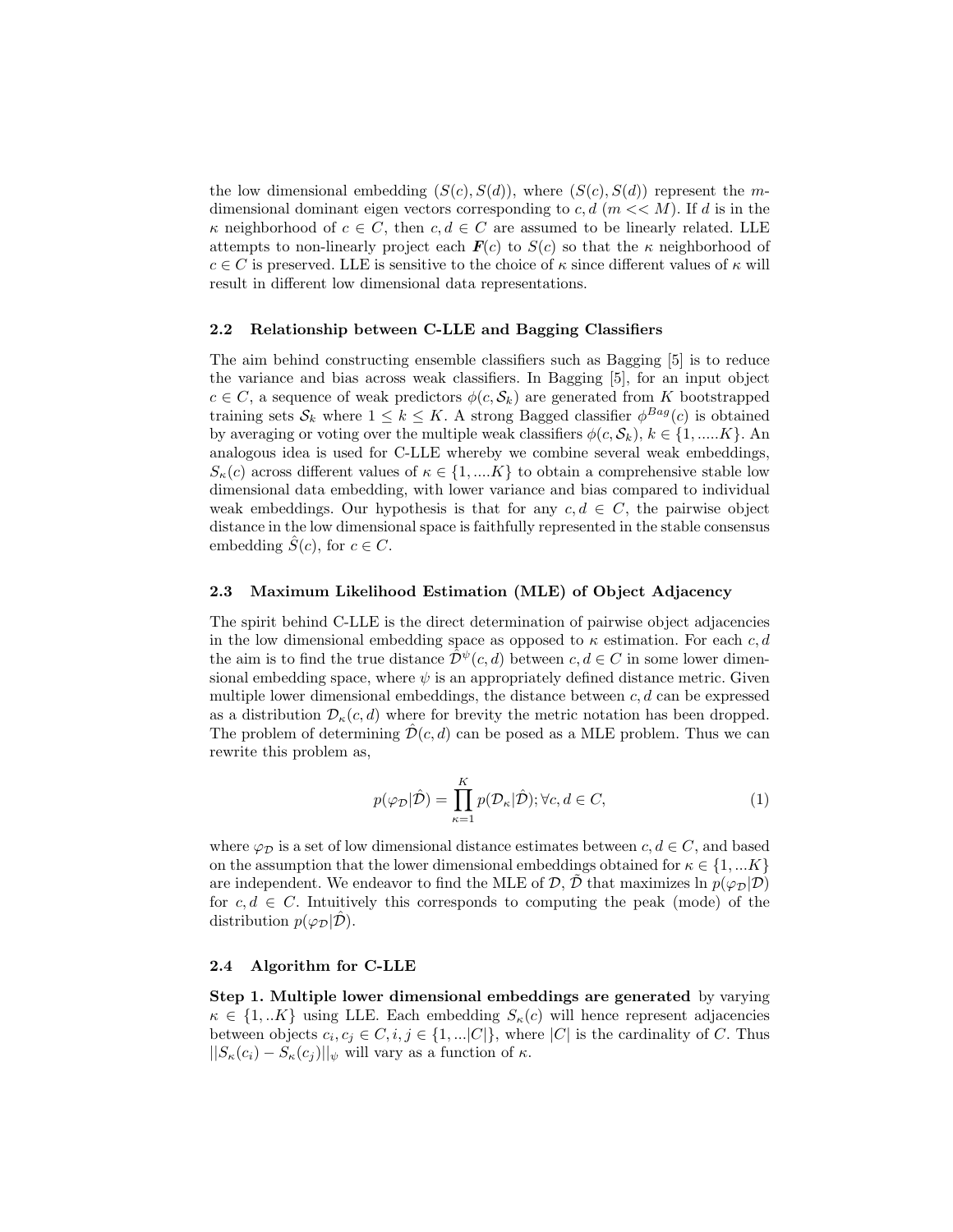Step 2. Obtain MLE of pairwise object adjacency: A confusion matrix  $W_{\kappa} \in \Re^{|C| \times |C|}$  representing the adjacency between any two objects  $c_i, c_j \in C, i, j \in$  $\{1,...,|C|\}$  in the lower dimensional embedding representation  $S_{\kappa}(c)$  is calculated as:

$$
W_{\kappa}(i,j) = \mathcal{D}_{\kappa}(c_i,c_j) = \|S_{\kappa}(c_i) - S_{\kappa}(c_j)\|_{\psi},\tag{2}
$$

where  $c_i, c_j \in C$ , for  $i, j \in \{1, \ldots, |C|\}, \kappa \in \{1, \ldots, K\}$ , and  $\psi$  in our case is the L2 norm. MLE of  $\mathcal{D}_{\kappa}(c_i, c_j)$  is estimated as the mode of all adjacency values in  $W_{\kappa}(i,j)$ over all  $\kappa$ . This  $\hat{\mathcal{D}}$  for all  $c \in C$  is then used to obtain the new confusion matrix  $\hat{W}$ .

**Step 3. Multidimensional scaling (MDS):** MDS [7] is applied to  $\hat{W}$  to achieve the final combined embedding  $\tilde{S}(c)$  for  $c \in C$ . MDS is implemented as a linear method that preserves the Euclidean geometry between each pair of objects  $c_i, c_j \in$  $C,i,j \in \{1,...,|C|\}$ . This is done by finding optimal positions for the data points  $c_i, c_j$  in lower-dimensional space through minimization of the least squares error in the input pairwise distances in  $\hat{W}$ .

# 3 Prostate cancer detection on MRS via C-LLE

# 3.1 Notation

We define a spectral scene  $C = (C, f)$  where C is a 3D grid of spatial locations. For each spatial location  $c_i \in C, i \in \{1, \ldots, |C|\}$ , there is an associated 256-dimensional valued spectral vector  $\mathbf{F}(c) = [f_u(c) \mid u \in \{1, ..., 256\}],$  where  $f_u(c)$  represents the concentration of different biochemicals (such as creatine, citrate, and choline) at every spatial location c.

## 3.2 Data Description

A total of 18 1.5 T in vivo endorectal T2-weighted MRI and MRS ACRIN studies<sup>3</sup> were obtained prior to prostatectomy. Partial ground truth for the CaP extent on MR studies is available in the form of approximate sextant locations and sizes for each study. The maximum diameter of the tumor is also recorded in each of the 6 prostate sextants (left base, left midgland, left apex, right base, right midgland, right apex). The tumor size and sextant locations were used to identify a potential cancer space used for performing a semi-quantitative evaluation of our CAD scheme. Additional details on identifying this cancer space are provided in [6].

#### 3.3 C-LLE and consensus clustering for CaP detection on MRS

Figure 1 shows the flowchart demonstrating the different steps comprising our prostate MRS detection scheme. The adjacency matrix  $(W)$  is constructed across K embeddings of the MR spectral space so that for any  $c_i, c_j \in C$ , where  $i, j \in$  $\{1,...|C|\}, W_{\kappa}(i,j)$  represents the distribution  $\mathcal{D}_{\kappa}(c_i,c_j)$  of the low dimensional distance between MR spectra  $\mathbf{F}(c_i), \mathbf{F}(c_j)$ , for  $k \in \{1, ... K\}$ . As described in Section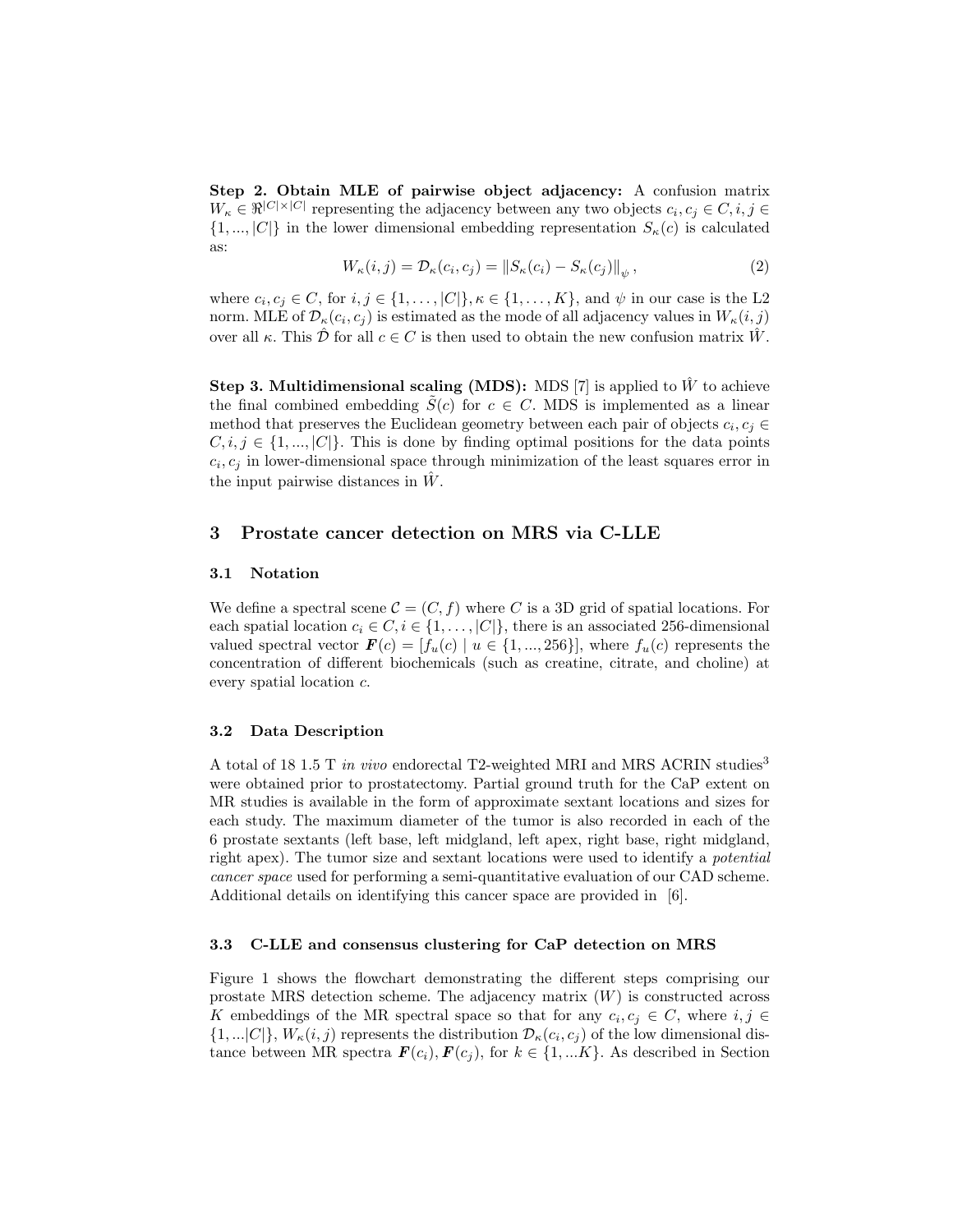

Fig. 1. Flowchart showing the C-LLE algorithm and consensus clustering scheme for CaP detection on prostate MRS.

2.4, the stable spectral distance matrix  $\hat{W}$  is then obtained and MDS applied to obtain the stable embedding representation of the spectra,  $S(c)$  for each  $c \in C$ .

To overcome the instability associated with centroid based clustering algorithms, we generate multiple weak clusterings  $V_t^1, V_t^2, V_t^3, t \in \{0, ..., T\}$  by repeated application of k-means clustering on the combined low dimensional manifold  $\hat{S}(c)$ , for all  $c \in C$ . We assume that each prostate spectra could be classified as one of the three classes: cancer, benign and other tissue classes (e.g. benign hyperplasia (BPH)). Each cluster,  $V_t$  is a set of objects which has been assigned the same class label by the k-means clustering algorithm. As the number of elements in each cluster tends to change for each such iteration of  $k$ -means, we calculate a co-association matrix  $H$ with the underlying assumption that objects belonging to a *natural* cluster are very likely to be co-located in the same cluster for each iteration. Co-occurrences of pairs of objects  $c_i, c_j \in C$  in the same cluster  $V_t$  are hence taken as votes for their *association.*  $H(i, j)$  thus represents the number of times  $c_i, c_j \in C$ , for  $i, j \in \{1, ... |C|\}$ , were found in the same cluster over  $T$  iterations. We apply MDS [7] to  $H$  followed by a final unsupervised classification using k-means, to obtain the final stable clusters  $\hat{V}^{1}, \hat{V}^{2}, \hat{V}^{3}.$ 

In the following two sections we describe 3 other commonly used MRS analysis schemes.

## 3.4 Model based peak integration scheme via Independent Component Analysis (ICA)

Peak detection on prostate MRS is a difficult problem due to noise and spectral contributions from extra-prostatic regions. A secondary contribution of this paper is a model based approach to localize choline, creatine and citrate peaks based on Independent Component Analysis (ICA). ICA is a multivariate decomposition technique which linearly transforms the observed data into statistically maximally independent components (ICs). For a set of voxels identified offline as cancer,  $\chi_{CaP} \subset$ C, we obtain A independent components  $\mathcal{F}_{\alpha}^{IC}$ ,  $\alpha \in \{1, ... A\}$  which represent spectral contributions of choline, creatine and citrate for prostate cancer. The parts per million (ppm) ranges ( $\nu_{cc}, \nu_{cr}$ ) on the X-axis are then learnt for choline+creatine and citrate from  $\mathcal{F}_{\alpha}^{IC}$ ,  $\alpha \in \{1,...A\}$ . Peak detection is then performed on C to

 $3$  http : //www.acrin.org/6659 protocol.html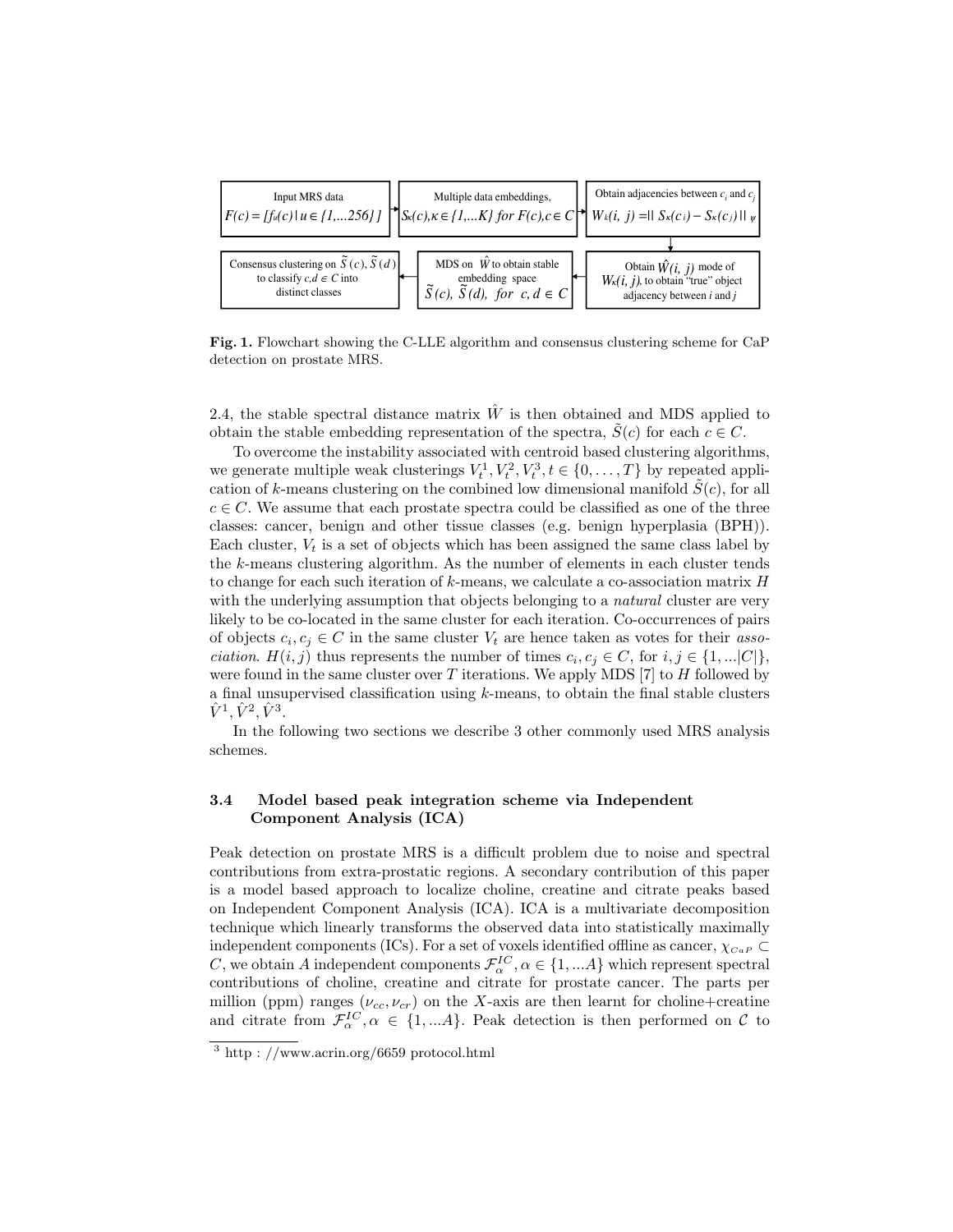identify choline, creatine and citrate peaks within the ranges  $\nu_{cc}$  and  $\nu_{cr}$ . Area under the choline+creatine peak  $(V_{cc})$  and under citrate peak  $(V_{cr})$  is obtained via integration for all voxels  $c \in \mathcal{C}$ . Zakian index  $(\gamma(c))$  [8] is then calculated as the ratio of  $V_{cc}(c)/V_{cr}(c)$ . A pre-defined threshold determined by radiologists [8] is used to classify the spectra as cancer/benign based on  $\gamma(c)$  for  $c \in C$ .

## 3.5 z-score and Principal Component Analysis (PCA)

z-score is a statistical measure defined as the ratio of the difference between the population mean and individual score to the population standard deviation. For a set of voxels,  $\Phi^{tr}$  of c,  $\Phi^{tr} \subset C$ , the mean spectral vector  $\mathbf{F}^{\mu} = [f^{\mu}_{u} | u \in \{1, ... 256\}]$  is obtained and the corresponding standard deviation vector  $\mathbf{F}^{\sigma} = [\tilde{f}^{\sigma}_u | u \in \{1, ... 256\}],$ where  $f_u^{\mu} = \frac{1}{|\Phi^{tr}|} \sum_{c \in \Phi^{tr}} f_u(c)$  and  $f_u^{\sigma} = \sqrt{\frac{1}{|\Phi^{tr}|} \sum_{c \in \Phi^{tr}} [f_u(c) - f^{\mu}(c)]^2}$ . The z-score at each  $c \in C$  is given as  $z(c) = \frac{||F(c) - F^{\mu}||_2}{||F^{\sigma}||_2}$  $\frac{(c)-F^{\mu}||_2}{||F^{\sigma}||_2}$ , where  $|\Phi^{tr}|$  is the cardinality of  $\Phi^{tr}$ . A predefined threshold  $\theta_z$  is then used to identify each  $c \in C$  as cancerous or not based on whether  $z(c) \geq \theta_z$ . PCA attempts to find the orthogonal axes that contain the greatest amount of variance in the data using eigenvalue decomposition. Similar to our C-LLE scheme, each  $c \in C$  is described by 5 principal components,  $S^{PCA}(c)$ which contain 98% of the data variance. Consensus clustering is then applied on  $S^{PCA}(c)$ , to cluster each  $c \in C$  into one of 3 classes.

## 4 Results and Discussion

#### 4.1 Qualitative Results

Figure 2 shows CaP detection results on a prostate MRS study via C-LLE, LLE, PCA, z-score, and ICA based peak detection. Figures  $2(a)-(c)$  show the comparison of C-LLE (c) with LLE for (a)  $\kappa = 5$ , and (b)  $\kappa = 7$  on a single 2D T2 weighted MRI slice. Figures  $2(d)$ , (e), (f) show the clustering results obtained via ICA peak detection, z-score and PCA respectively. At each spatial location on the MRI slice a spectral signature was analyzed and that corresponding location was assigned one of 3 colors (for C-LLE, PCA) and one of the two colors (for z-score, ICA based peak detection) based on clustering/classifier results. The white box superposed on  $2(a)$ - $(f)$  show the potential cancer space for corresponding slices. In each of Figures  $2(a)$ -(f) the red cluster represents the one identified as cancer by each of the different methods. Note in Figure 2(c) that the C-LLE result shows excellent sensitivity and specificity and also appears to reduce the variance and instability in the individual weak embeddings shown in  $2(a)$ , (b). Figures  $2(d)$ -(f) corresponding to results obtained via ICA-based peak detection, z-score method and PCA respectively, show low sensitivity and specificity compared to our C-LLE scheme (Figure  $2(c)$ ). To assess the validity of C-LLE and PCA, we employed ICA to isolate independent components (IC) from clusters identified as  $CaP$  by the two schemes. Figure  $2(h)$ shows an IC obtained from the cluster identified as CaP by C-LLE (shown as red in  $2(c)$ ; Figure  $2(i)$  shows the corresponding result obtained via PCA. Note the strong correlation between the ICs obtained via C-LLE  $(2(g))$  and a known CaP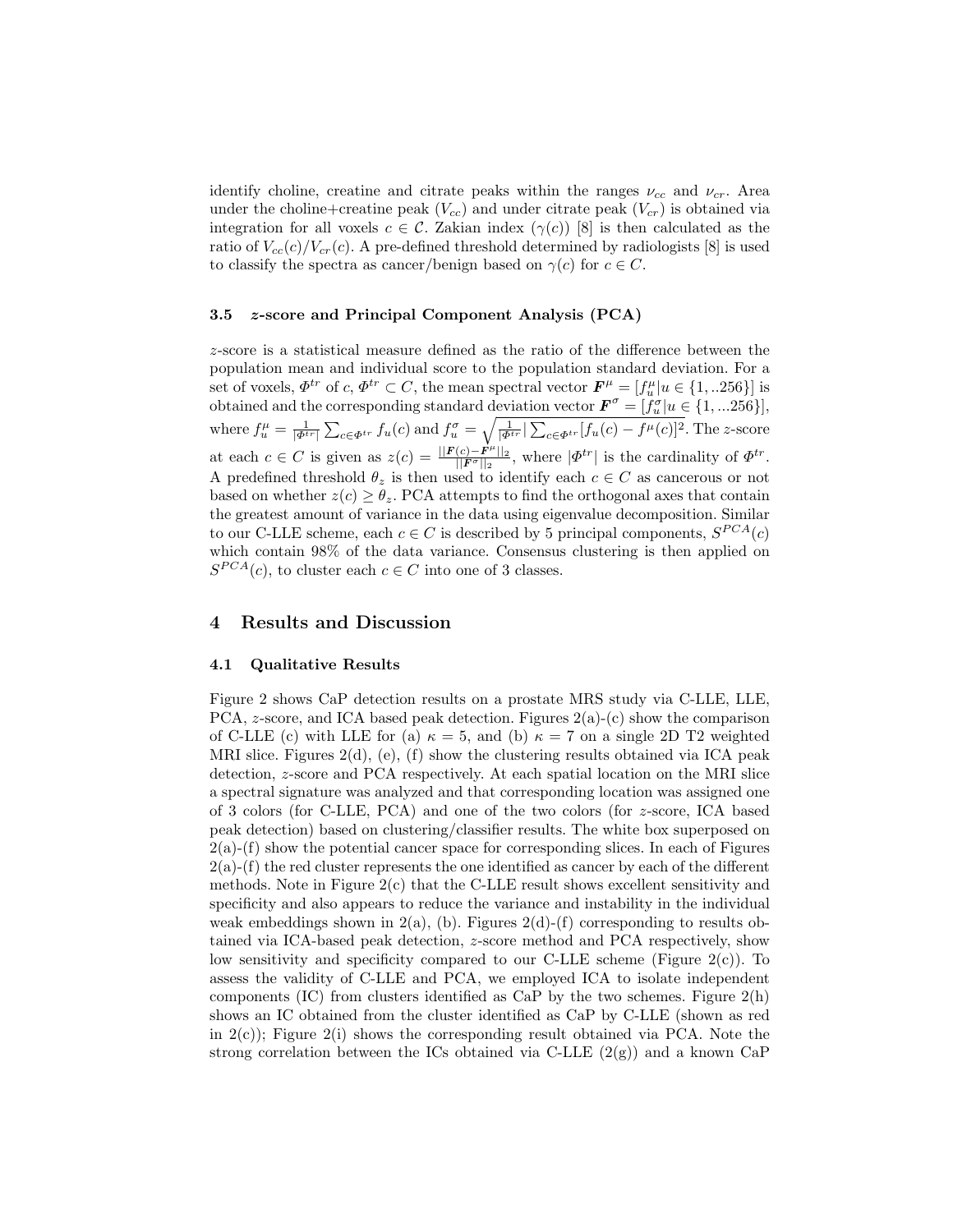

Fig. 2. Clustering results for (a) LLE ( $\kappa = 5$ ), (b) LLE ( $\kappa = 7$ ), (c) C-LLE, (d) ICA based peak detection, (e) z-score, and (f) PCA. The white box superposed on the T2 MR image corresponds to the ground truth region. In each image the red cluster corresponds to the locations identified as cancer by each of the methods. Figure  $3(g)$  Typical CaP MR spectra, (h) IC obtained from clusters identified as CaP in C-LLE, and (i) corresponding IC obtained via PCA.

MRS signature 2(h) according to the 5-point scale defined in [9]. Note also the dissimilarity between the spectra obtained by PCA and shown in 2(i) compared to those in  $2(g)$ , (h).

## 4.2 Quantitative Results

Table 1 shows average CaP detection sensitivity and specificity over 18 studies obtained from C-LLE  $(m = 4)$ , ICA based peak detection, PCA and z-score. Table 1 (b) shows the sensitivity and specificity results averaged across 18 datasets for C-LLE  $(m = 3, 4, 5)$  compared to LLE by varying the number of dimensions. Note that the C-LLE scheme has a higher sensitivity and specificity across all dimensions which suggests the efficacy of the scheme. The effectiveness of our scheme for detection of prostate cancer is evident from the quantitative results (Table 1) with both sensitivity and specificity of close to 87% and 85% respectively compared to current state of the art methods peak detection, PCA and z-score. Table 1(b) reveals